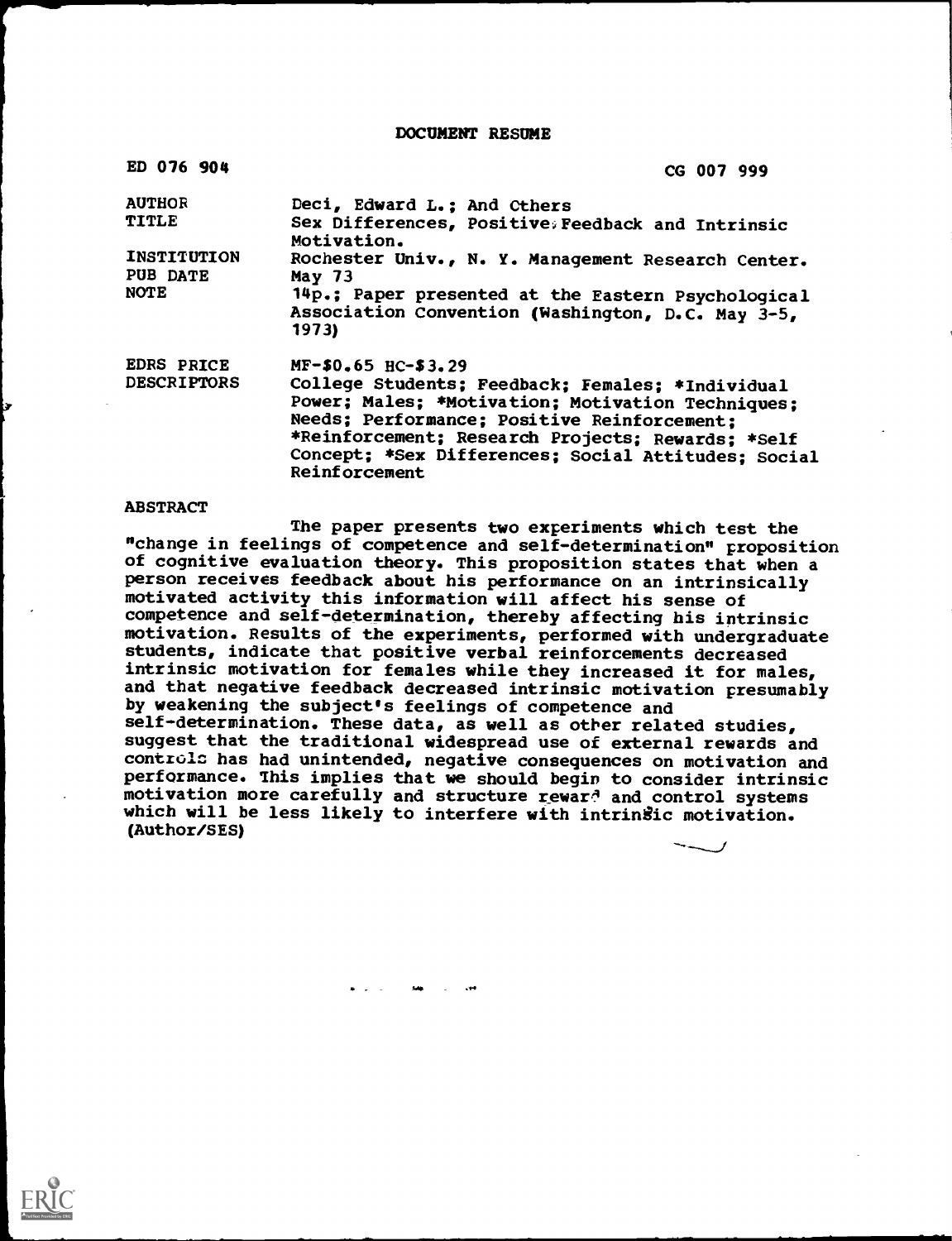US DEPARTMENT OF MEALT<br>
EDUCATION & WELFARE<br>
NATIONAL INSTITUTE OF<br>
NATIONAL INSTITUTE OF<br>
THIS DOCUMENT HAS BEEN REPRO<br>
DUCED EXACTLY AS RECEIVED FROM<br>
ATING IT POINTS OF VIEW OR OPINIONS<br>
STATED DO NOT NECESSARILY REPRE<br>

# Sex Differences, Positive Feedback and Intrinsic Motivation

Edward L. Deci Wayne F. Cascio Judy Krusell

Department of Psychology University of Rochester

Paper presented at Eastern Psychological Association Convention Washington, D.C. May, 1973

 $\overline{\phantom{a}}$ 

**ERIC** 

 $\ddot{\phantom{a}}$ 

 $\sim$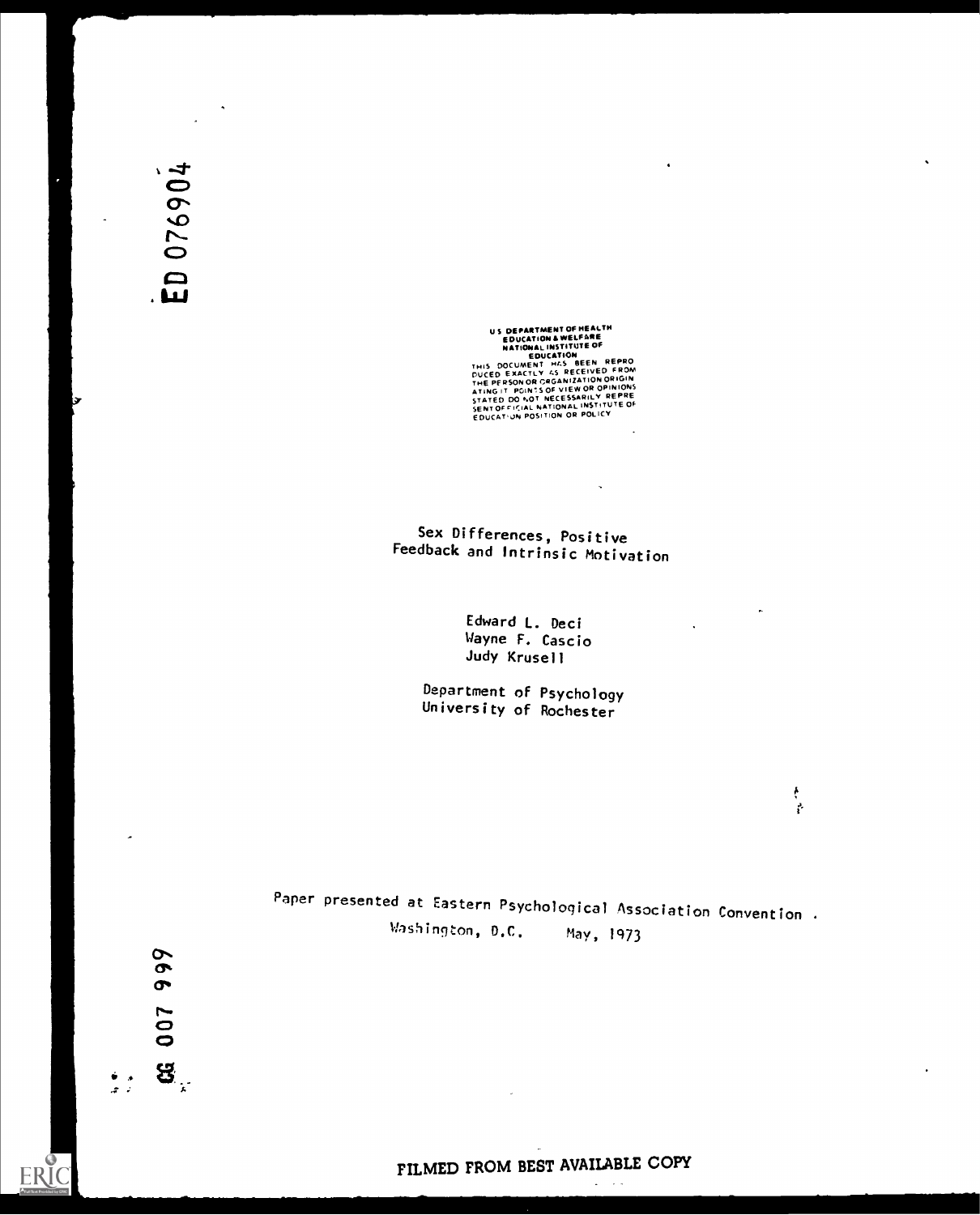#### Abstract

Recent studies by Deci have demonstrated that external rewards can affect intrinsic motivation to perform an activity. Monetary rewards which are made contingent on performance and threats of punishment for poor performance decrease a person's intrinsic motivation for the activity. On the other hand, positive verbal reinforcements have been shown to increase intrinsic motivation for male subjects. The present paper presents evidence that positive verbal reinforcements decreased intrinsic motivation for females while they increased it for males, and that negative feedback decreased intrinsic motivation for both males and females. The results of these experiments are discussed in relation to a cognitive evaluation theory presented earlier by Deci.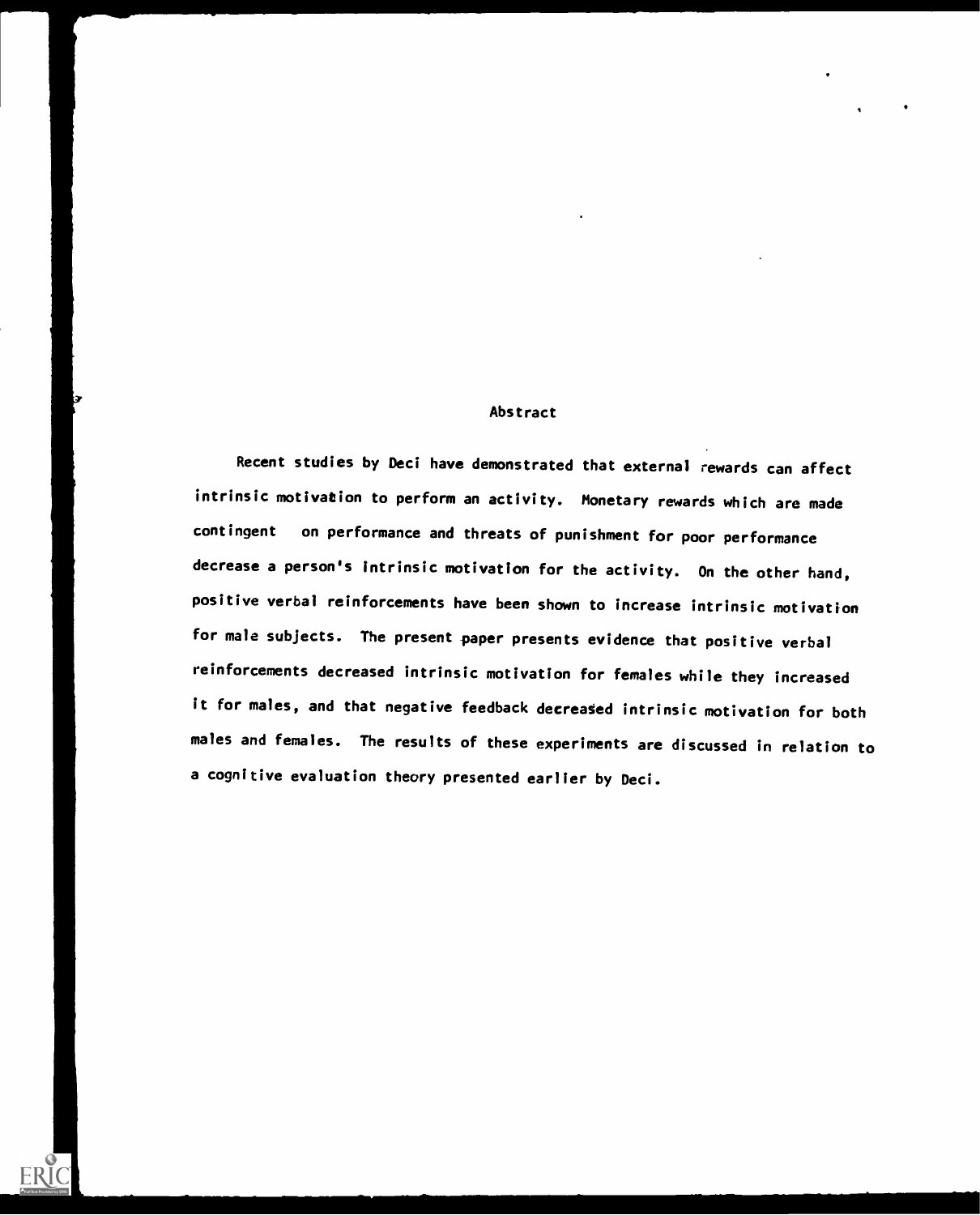A person is intrinsically motivated to engage in a behavior if he does it for no apparent reward except the activity itself (c.f., Berlyne, 1966; Hunt, 1955; Koch, 1956). Engaging in these behaviors allows him to feel a sense of competence and se'f-determination (White, 1959; de Charms, 1968; Deci, 1972a).

Several recent studies have demonstrated that certain extrinsic rewards decrease a person's intrinsic motivation. Money (Deci, 1971, 1972a) and the avoidance of punishment (Deci and Cascio, 1972) decreased college students' intrinsic motivation for solving puzzles; good player awards decreased preschool children's intrinsic motivation for playing with drawing materials (Lepper, Greene, and Nisbett, in press), and prizes decreased elementary school children's enjoyment of competitive games (Kruglanski, Alon, and Lewis, 1972).

On the other hand, Deci (1971, 1972a) has demonstrated that male subjects displayed an increased amount of intrinsic motivation when they were rewarded with positive verbal feedback from the experimenter.

#### A Cognitive Evaluation Theory

Deci (1972a, 1972b) has suggested a congitive evaluation theory to account for these findings. There are two processes by which extrinsic rewards can affect intrinsic motivation: (1) a change in perceived locus of causality and (2) a change in one's feelings of competence and self-determination.

When a person is intrinsically motivated the locus of causality (Heider, 1958; de Charms, 1968) is within himself. However, when he receives external rewards he begins to perceive that he is doing the activity for the external reward, so perceived locus of causality changes from within himself to the external reward leaving him with less intrinsic motivation.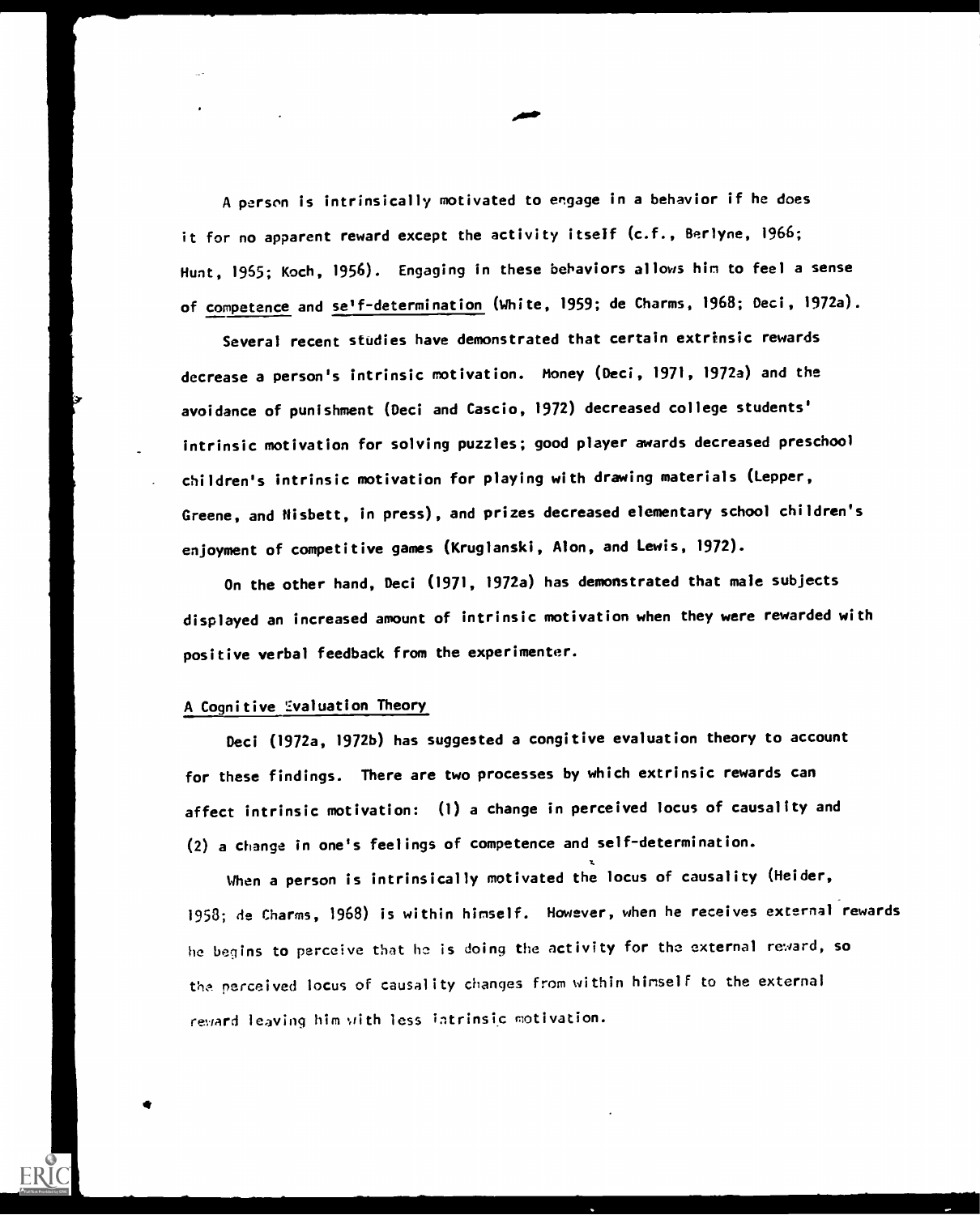People are intrinsically motivated to perform activities which make them feel competent and self-determining. Therefore, rewards or feedback can affect their intrinsic motivation by affecting their feelings of competence and selfdetermination. Rewards or feedback that strengthen these feelings enhances intrinsic motivation and feedback (or punishment) that weakens these feelings decreases intrinsic motivation.

The fact that some rewards increase intrinsic motivation and others decrease it, is caused by the fact that every reward has two aspects. The first is a controlling aspect, which initiates the change in perceived locus of causality process. The other aspect to every reward is the information it gives a person about his competence and self-determination. Therefore, whether the "change in perceived locus of causality" process or the "change in feelings of competence and selfdetermination" process will be invoked depends on which aspect of the reward is more salient. With money and avoidance of punishment, for example, the controlling aspect is very apparent, and indeed they lead to a decrease in intrinsic motivation by changing the perceived locus of causality. On the other hand, the controlling aspect of positive feedback is much less salient, so the informational aspect would be more operative. This would lead to an increase in intrinsic motivation by strengthening the person's sense of competence and self-determination.

It is possible that some people will become deperdent on positive verbal feedback. If they are particularly sensitive to positive feedback, the controlling aspect of that reward could over-power the informational aspect and initiate the in perceived locus of causality process, thereby decreasing intrinsicmotivation.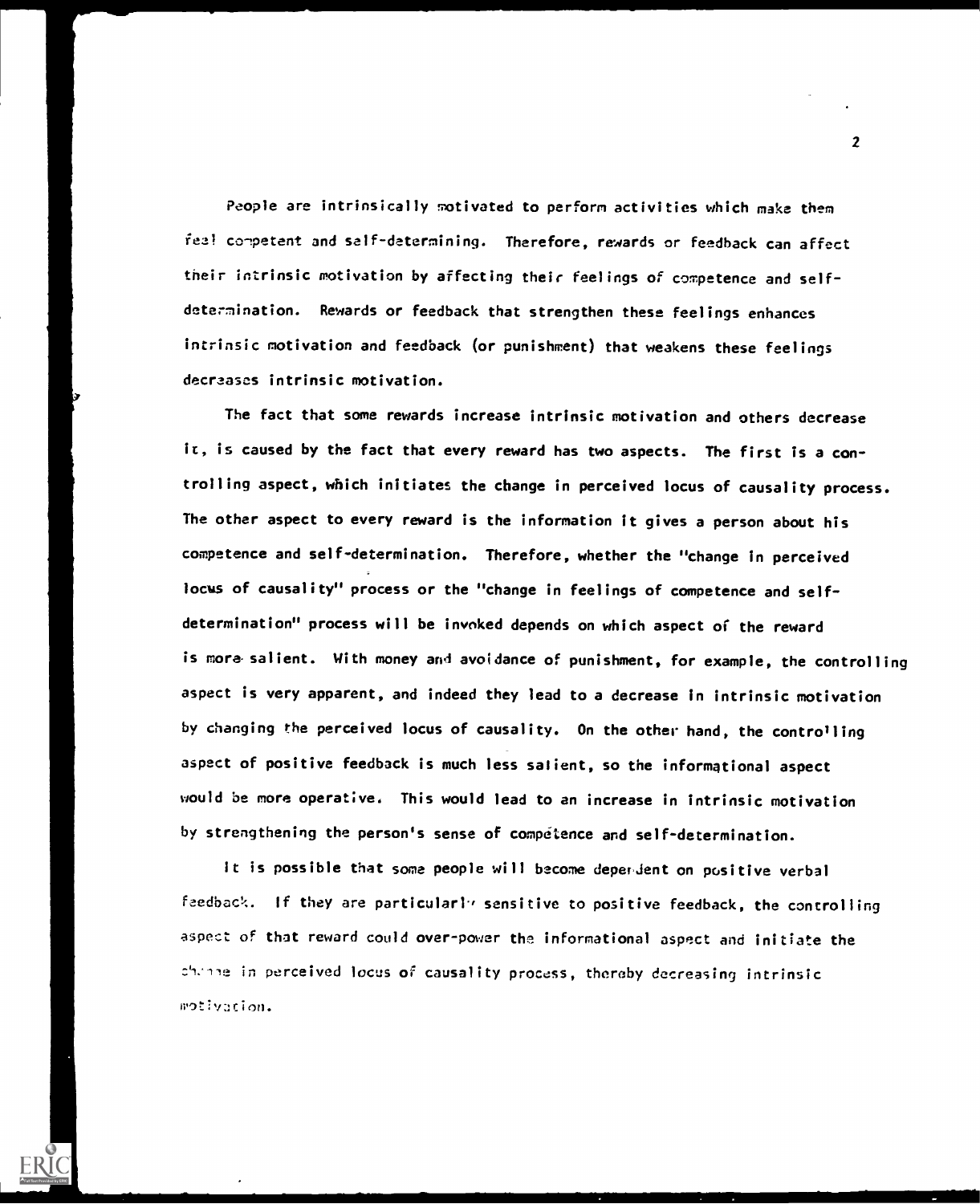The first experiment to be presented in this paper will investigate the effects of positive verbal feedback on the intrinsic motivation of both males and females. Previous studies (Deci, 1971, 1972a) have shown that when male subjects were given positive feedback by a male experimenter their intrinsic motivation 0 increased. However, in one of the studies (Deci, 1972a) when verbal reinforcements  $(i.e., positive feedback)$  were given to females their was a marked, though nonsignificant, decrease in intrinsic motivation. The aim of this study is to clarify the effects of positive verbal feedback on intrinsic motivation.

Consider now the case of negative feedback. When a person receives negative feedback about his performance on an intrinsically motivated activity, the feedback will weaken his sense of competence and self-determination thereby decreasing his intrinsic motivation. This paper will also present data which investigated the effects of two kinds of negative feedback on intrinsic motivation. The first was negative verbal feedback administered by the experimenter and the second was self-administered negative feedback resulting from failing at the activity.

#### GENERAL PARADIGM

Subjects in these experiments participated for a one hour session which was divided into two main parts. During the first part, subjects were asked to use puzzle pieces which were provided for them to reproduce four configurations which had been drawn on paper for them to look at. They were allowed ten minutes for each configuration, and if they had been unable to reproduce it in that time, they were stopped and the experimenter explained how to do it.

In each experiment, the subjects in the control group were asked to reproduce puzzle configurations. They received no rewards and no feedback about their performance. The experimental subjects in each study ware also asked to reproduce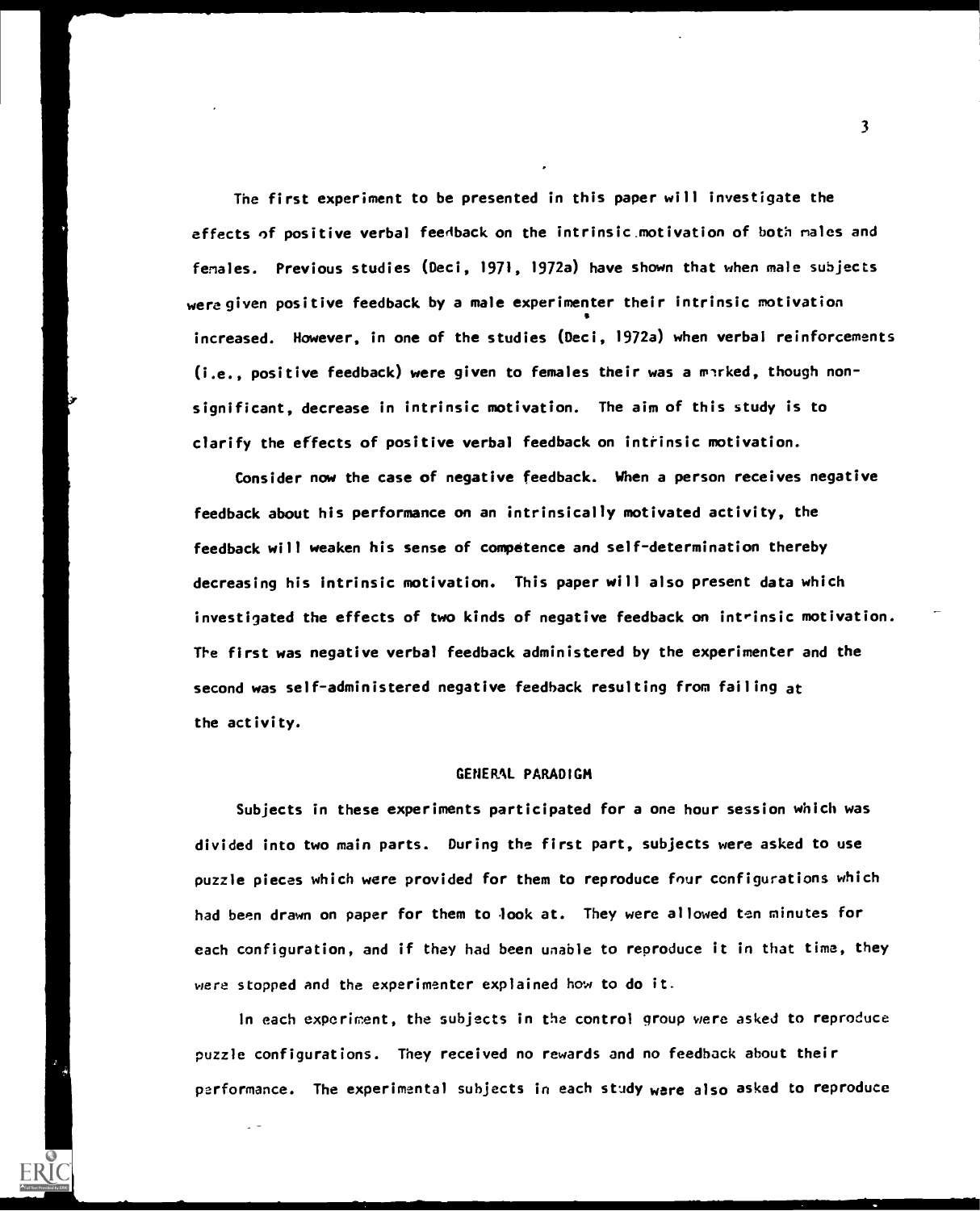pozzle configurations; however, they received feedback after each configuration. Interest was in the differences in intrinsic motivation of the experimentals and controls following the puzzle solving period.

To obtain the dependent measure of intrinsic motivation, the experimenter left his position for a period of eight minutes following the puzzle solving under the following pretext. He said that he was going to a computer'to input the results of this session and have the computer select a questionnaire which would be most appropriate for this subject to investigate the way he solves problems. The subject was told that he could do whatever he like during that time.

The subject was then alone in the room for eight minutes and was free to work on the puzzles, read magazines, which were in the room, or do anything he liked. Therefore, the amount of time out of the eight minutes which he spent working on the puzzles was used as the dependent measure of intrinsic motivation. It was reasoned that if he worked on the puzzles when he was alone for this "free-choice" time and when he was given an opportunity to do other things, then he must be intrinsically motivated to do the activity. The amount of time out of the eight minutes which the subject spent working on the puzzle was determined by a second experimenter who observed through the one-way window and used a stop watch to record the time. The second experimenter was blind to the condition and also to the hypotheses of the experiment.

This paradigm is described in much greater detail in other places (Deci, 1972a, 19725).

#### EXPERIMENT I

?ianioulation: This experiment investigated the effects of positive feedback on intrinsic motivation of males and females. Subjects were 32 undergraduate males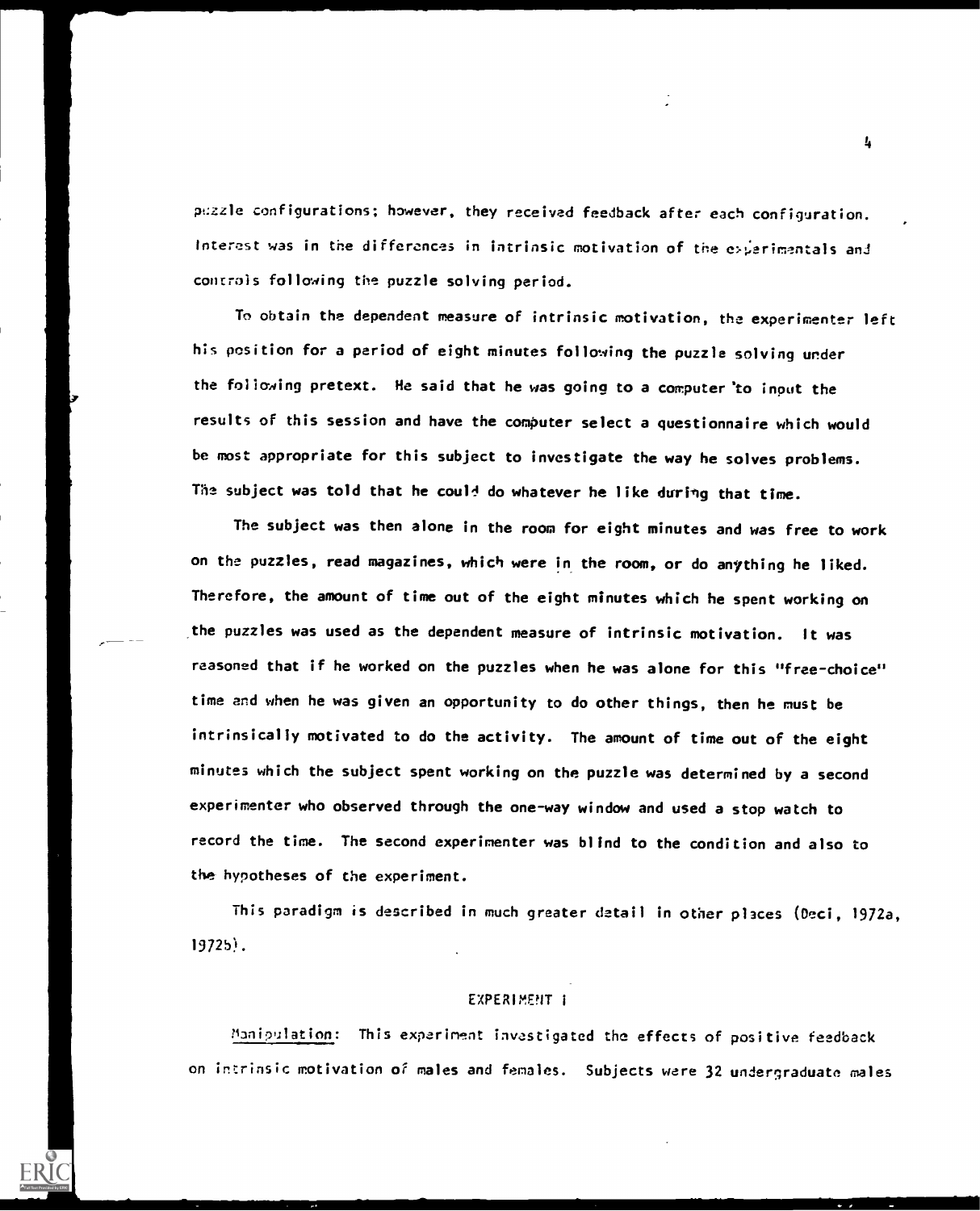and 32 females who participated in the experiment as part of a course requirement.

The 32 con.rol subjects were given four puzzles to solve and received no feedback. The 32 experimentals were given the same puzzles; however, after each puzzle which they solve<sup>2</sup>, they received positive verbal feedback from the experimenter (e.g., "That's very good, it's the fastest that one has been solved.") Following the puzzle solving, subjects were left alone in the room so that their intrinsic motivation could be assessed.

Since earlier findings (Deci, 1972a) suggested that there may be a difference between the effects of positive feedback on males and females, both a male and female experimenter were used to investigate this potential sex difference.

Results: The average number of seconds of free choice time spent by subjects is shcwn in Table 1. Female subjects who eceived positive feedback spent less

> \_\_\_\_\_\_\_\_\_\_\_\_\_\_\_\_\_\_\_\_\_\_\_ Insert Table 1 about here. -------------------------

free choice time working on the puzzles than subjects who got no feedback regardless of whether the experimenter was a male or female. In other words, females who received positive verbal feedback showed less intrinsic motivation following the puzzle solving experience than females who received no feedback.

On the other hand, positive feedback increased the intrinsic motivation of males just as it did in previous experiments (Oeci, 1971, 1972a). This phenomena W3S produced when the experimenter was female just as it was when the experimenter was male. The ANOVA summary is presented in Table <sup>I</sup> and shows the "sex of subject X feedback" interaction to be highly significant. The summary table also indicates that there is a main effect  $(p \lt 0.05)$  for sex of subjects. However, this is somewhate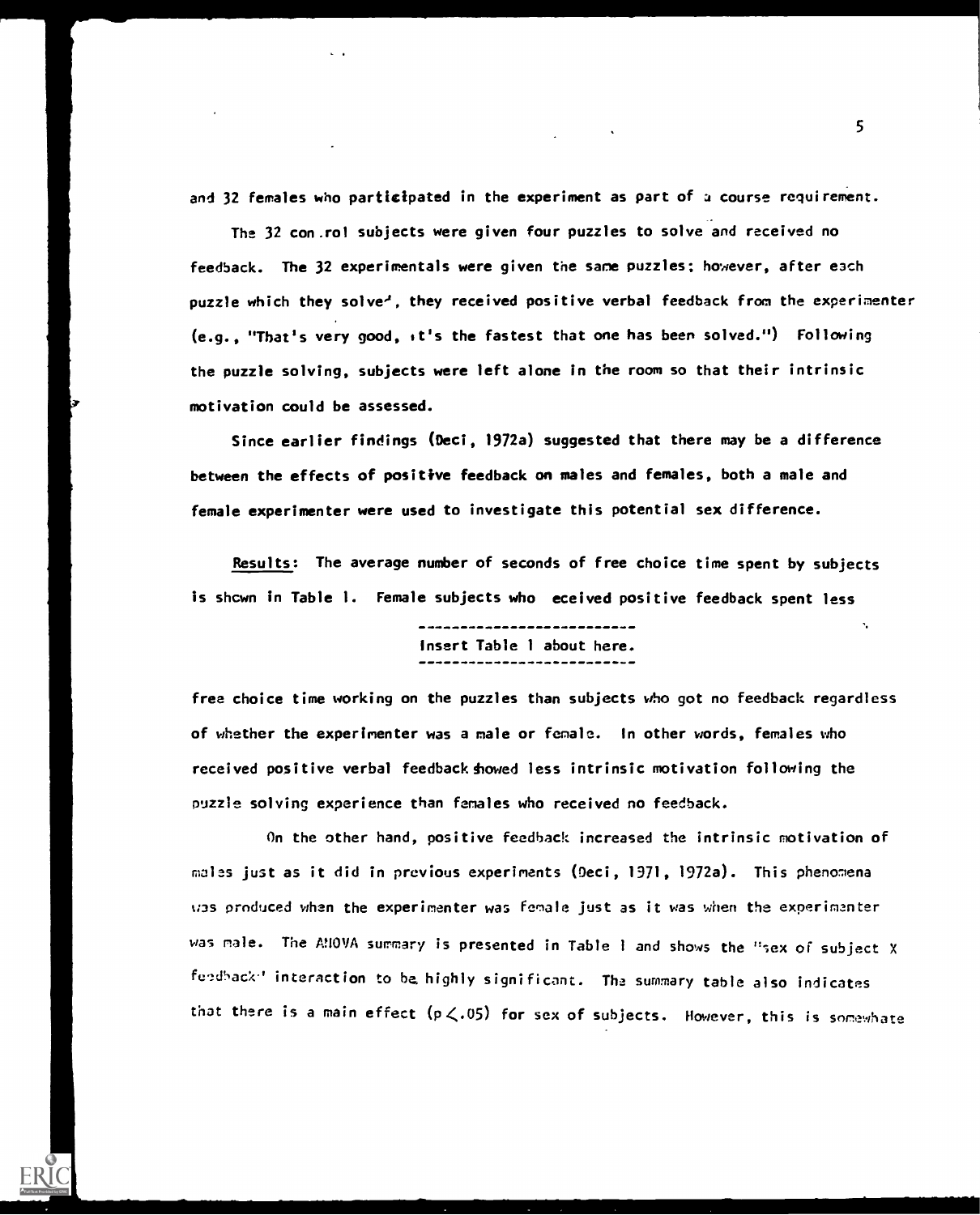$\pi$ ish meing, in that this main effect is caused entirely by the rositive feedback condition. The more critical test of whether males and fedeles differ is done by co,pering control conditions. Here W2 see no difference. Women control subjects spent an average of 230.3 seconds while males spent an average of 257.5 seconds of free choice time working on the puzzles.

The main effect for sex of subject simply underscores the strength of the differential effect of positive feedback on males and females since virtually all of the main effect is accounted for by the feedback condition. This experigent then has shown quite clearly that positive feedback has different effects on the intrinsic motivation of males and females. It increases the intrinsic rotivation of males, whereas it decreases the intrinsic motivation of females.

#### EXPERIMEiIT II

Manipulation: This experiment investigated the effects of negative feedback on intrinsic motivation. Subjects were 96 undergraduates at the University of Pochester who were in one of three conditions: control, negative verbal feedback or failure. The controls and the negative verbal feedback subjects were given the same relatively easy configurations to reproduce and the failure subjects were given much more difficult ones. The only difference between the control and negative verbal feedback conditions was that at the end of each configuration the experimenter made a statement to the negative feedback subjects such as, "Although you did solve that one, your time was below average." The difference baturen the control and failure condition was that in the failure condition subjacts were given more difficult puzzles. It was reasoned that failure at the puzzles would result in "self-administered" negative feedback about their performance.

Th2 experimenter in this study was a male.

 $\leq$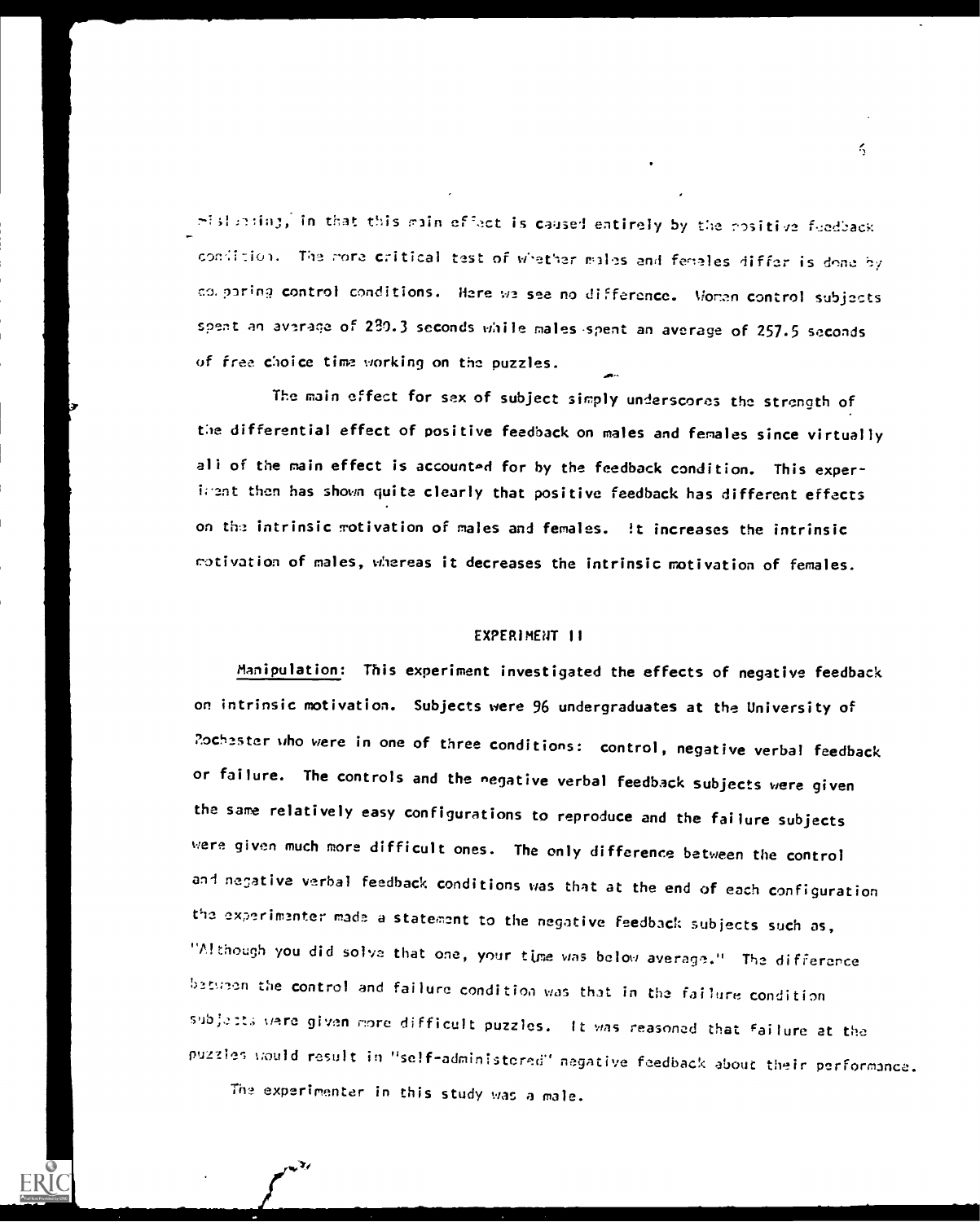Results: The subjects in the failure condition did do less well at solving puzzles than the controls (failure subjects were unable to solve 79% and controls missed 37%), so the manipulation was successful.

Insert Table\_2 about here.

Table 2 presents the results of this experiment which were analyzed using a 2x3 analysis of variance. The results indicate that negative feedback, whether verbally administered by the experimenter or self-administered th:ough failure, causes a decrease in intrinsic motivation  $(F(2,90) = 5.31; p \leq .0^{\circ})$ . Further, there was no sex effect and no sex by treatment interaction.

### **DISCUSSION**

These experiments have tested the "change in feelings of competence and self-determination" proposition of cognitive evaluation theory. The proposition states that when a person receives feedback about his performance on an intrinsically motivated activity this information will affect his sense of competence and selfdetermination thereby affecting his intrinsic motivation.

If the feedback is positive, it will strengthen his sens. of competence and self-determination and in turn enhance his intrinsic motivation for the activity. On the other hand, if the feedback is negative this will weaken the person  $s$ sense of competence and self-determination thereby decreasing his intrinsic motivation.

As in previous studies (Deci, 1971, 1972a) positive verbal feedback increased the intrinsic motivation of males; however, it uecreased the intrinsic rotivat on of females. Although this latter change was opposite to the prediction, it can still be explained by the theory. For females, the positive feedback initiated the change in perceived locus of causality process, whereas it did not for males.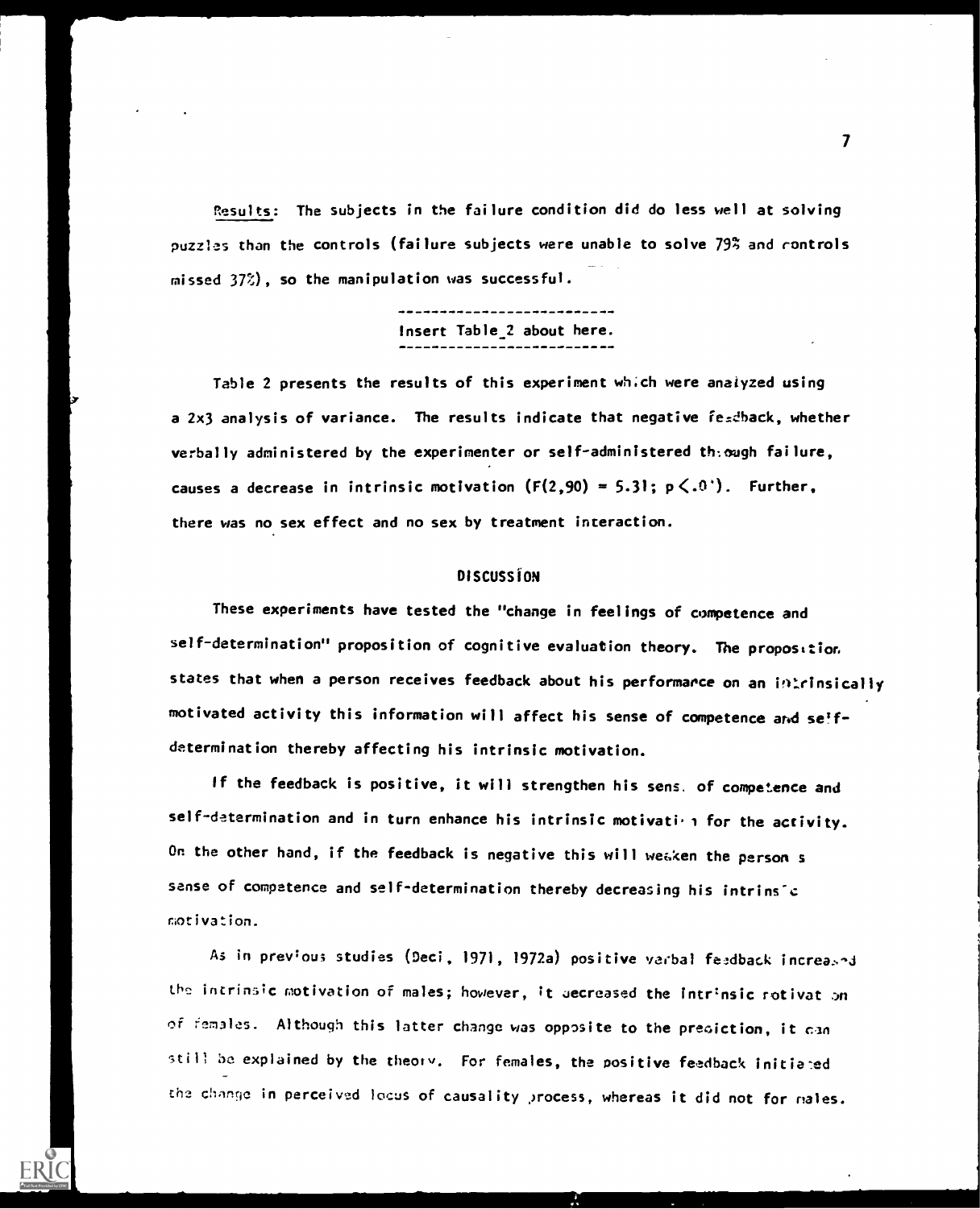Cne way to account for this difference is in terns of the socialization of males versus females in our society. The role "traditionally" ascribed to woren is a more dependent one. Further, they are encouraged to be more sensitive to other people. Consequently, they would be more likely to react to positive feedback from others, and therefore they are more likely to become dependent on it. This of course means that females evaluate the feedback in a way that is different from the way males evaluate it, so the change in perceived locus of cousality would be initiated in females but not in males. In other words, due to sf-cialization, the controlling aspect of positive feedback is much more salient for women than for men. One would expect that with heightened concern about the role of women in society, the socialization process may begin to change, though in the past, the sex differences in socialization have been quite clear.

The results presented in this paper about the effects of negative feedback give support to congitive evaluation theory. Negative feedback does decrease intrinsic motivation, presumably by weakening the subjects' feelings of competence and self-determination.

Conclusions: The data have shown consistently that extrincic rewards (except for verbal reinforcement to males) decrease a person's intrinsic motivation, and even interfer with his task performance (Kruglanski, Friedman, and Zeevi, 1971). ''egative feedback also decreases intrinsic motivation and leads to poorer performance and less confidence (Feather, 1966, 1968; Feather and Saville, 1967). Mhen taken together all of these studies suggest that the traditional wide-spread use of external rewards and controls (e.g., grades, threats, contingent payments, etc.) has had unintanded, negative consequences on motivation and performance. This implies then that we should begin to consider intrinsic motivation more carefully and structure reward and control systems which will be less likely to interfer with intrinsic motivation.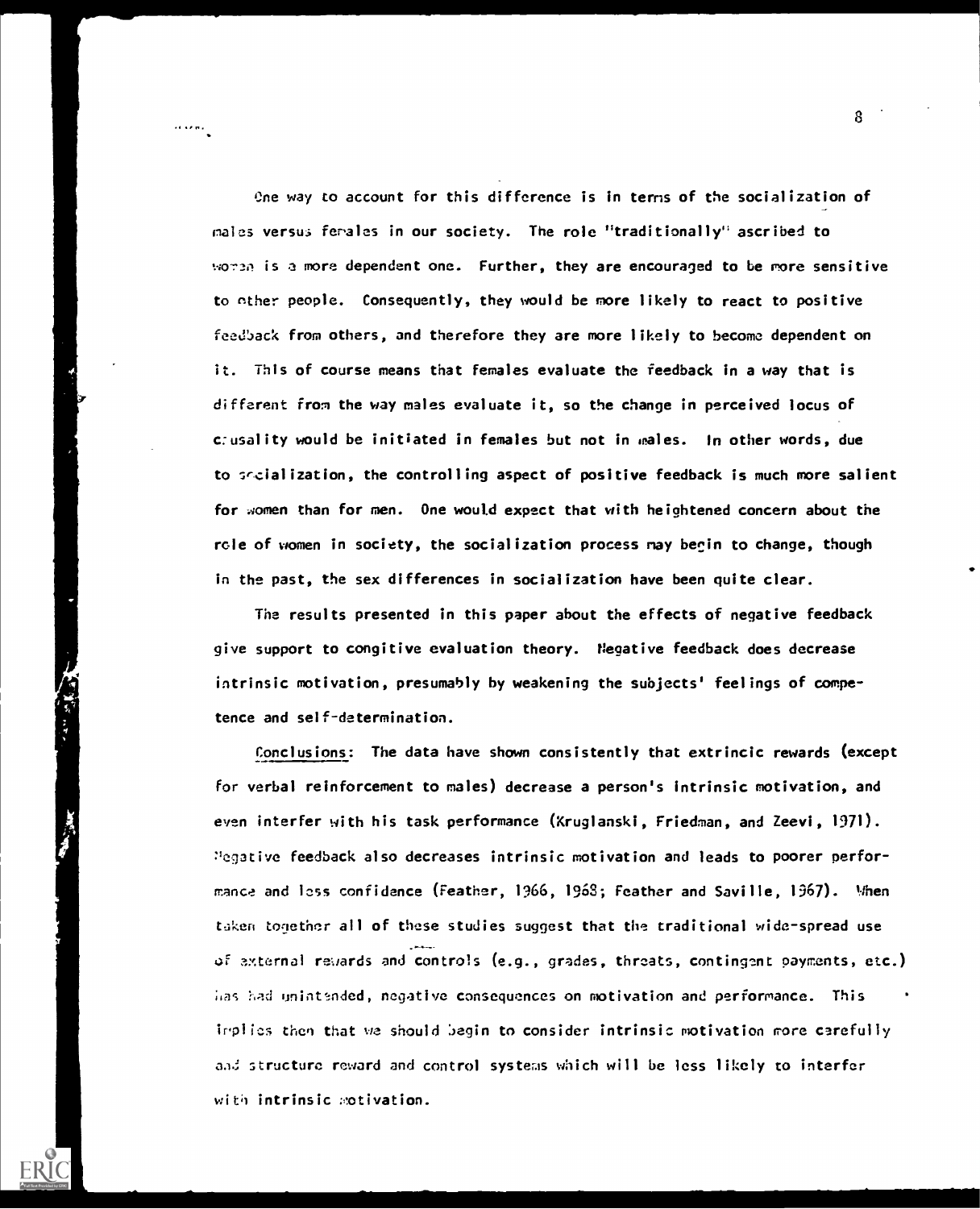#### **REFERENCES**

Barlyne, D.E. Exploration and curiosity. Science, 1966, 153, 25-33.

- de Charms, R. Personal causation: The internal affective determinants of behavior. New York: Academic Press, 1968.
- Deci, E.L., Effects of externally mediated rewards on intrinsic motivation. Journal of Personality and Social Psychology, 1971, 18, 105-115.
- Deci, E.L. Intrinsic motivation, extrinsic reinforcment and inequity. Journal of Personality and Social Psychology, 1972, 22, 113-120 (a).
- Deci, E.L. The effects of contingent and non-contingent rewards and controls on intrinsic motivation. Organizational.Behavior and Human Performance, 1972 8, 217-229.(b).
- Deci, E.L., & Cascio, W.F. Changes in intrinsic motivation as a function of negative feedback and threats. Eastern Psychological Association Convention. Boston, Mass. April, 1972.
- Feather, N.T. Effects of prior success and failure on expectations of success and subsequent performance. Journal of Personality and Social Psychology, 1966, 3, 287-298.
- Feather, N.T. Change in confidence following success or failure as a predictor of subsequent performance. Journal of Personality and Social Psychology, 1968, 9, 38-46.
- Feather, N.T., & Saville, M.R. Effects of amount of prior success and failure on expectations of success and subsequent task performance. Journal of Personality and Social Psychology, 1967, 5, 226-232.

Heider, F. Tha psychology of interpersonal relations. New York: Wiley, 1958.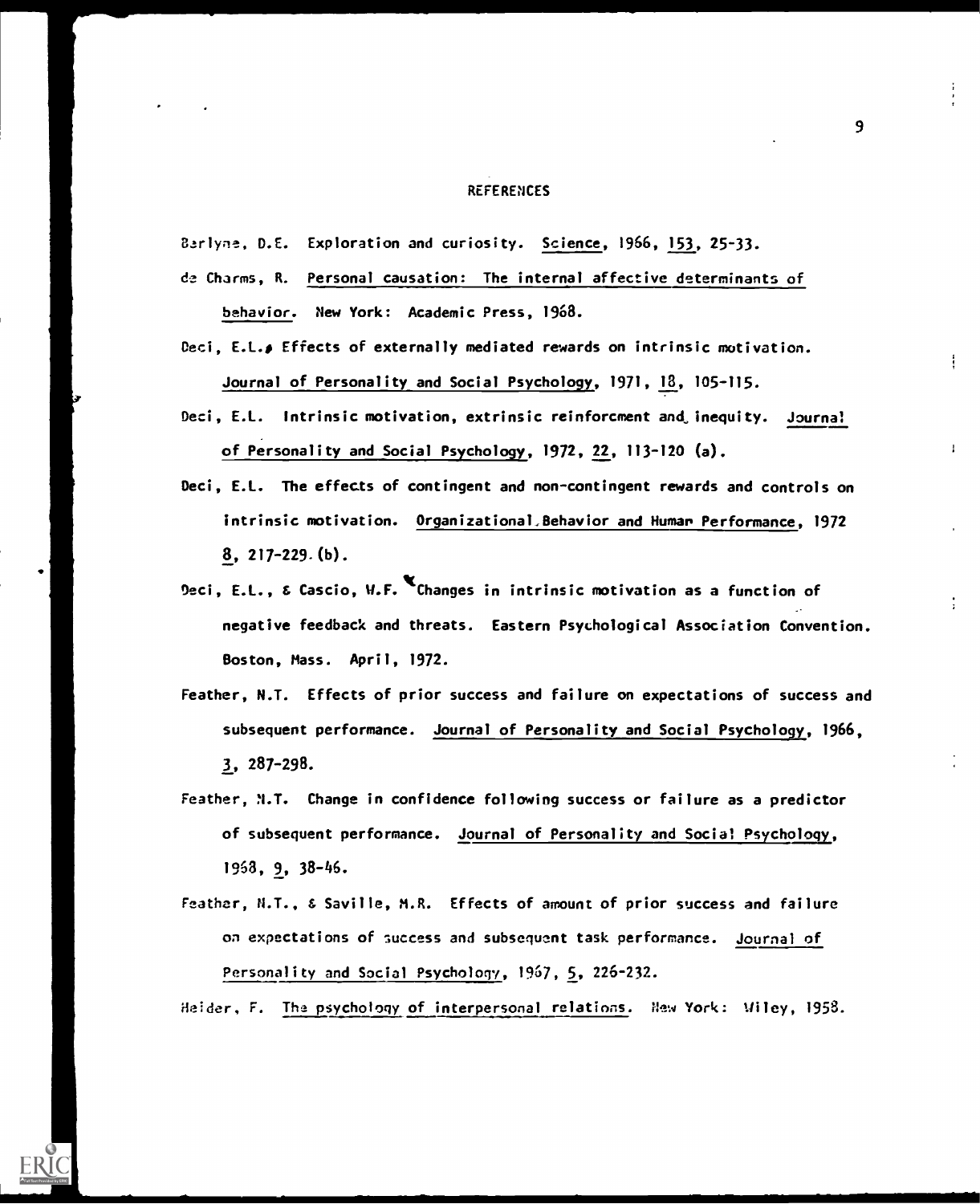Hunt, J. McV. Intrinsic motivation and its role in psychological development. Mabraska symposium on motivation, 1965, 13, 189-282.

- Koch, S. Behavior as "intrinsically" regulated: Work notes toward a pre-theory of ohenomena called "motivational." In M.R. Jones 4 the Sraska symposium on motivation, 1956, 4, 42-86.
- Kruglanski, A.W., Alon, S., & Lewis, T. Retrospective misattribution and task enjoyment. Journal of Experimental Social Psychology, 1972, 8, 493-501.
- Kruglanski, A.W., Friedman, I., & Zeevi, G. The effects of extrinsic incentive on some qualitative aspects of task performance. Journal of Personality, 1971, 39, 606-617.
- Lepper, M.R., Greene, D., & Nisbett, R.E. Undermining children's intrinsic interest with extrinsic rewards: A test of the "overjustification" hypothesis. Unpublished manuscript. Stanford University, 1971.
- White, R.W. Motivation reconsidered: The concept of competence. Psychological Review, 1959, 66, 297-333.





ż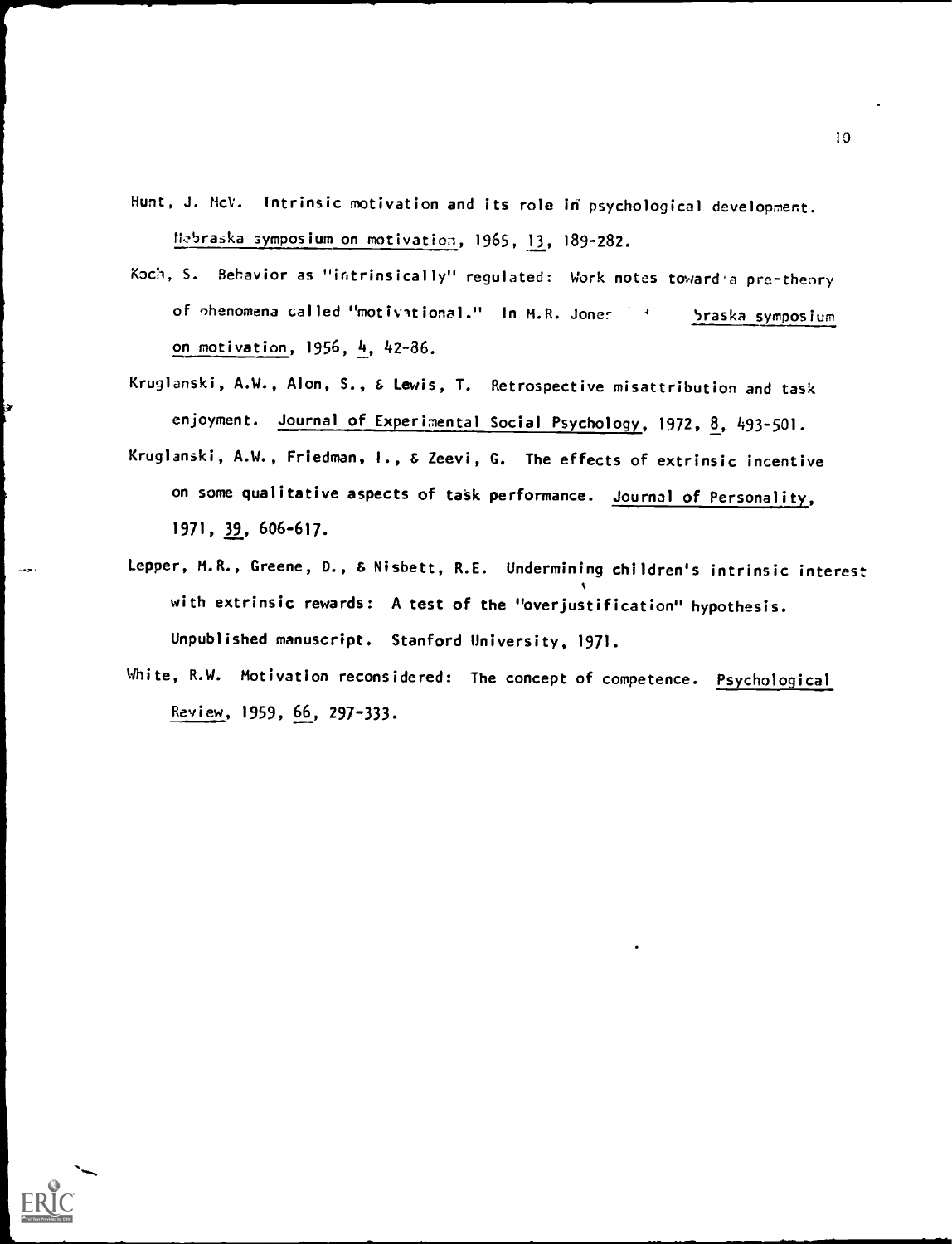### FOOTNOTES

. The aushors would like to thank Eileen Zucker, Larry Coff, Shellee Robbins, Show and Management Co Sherry Ackerson, Susan von Berg, Barry Friedman, Randy Cohen, Sandy Rosemann, Jackie Bermak, Russell Lemle, Rosie Bleyer, and Susan Zlotlow for assistance with data collection.

ERI

I

 $\mathbf{I}$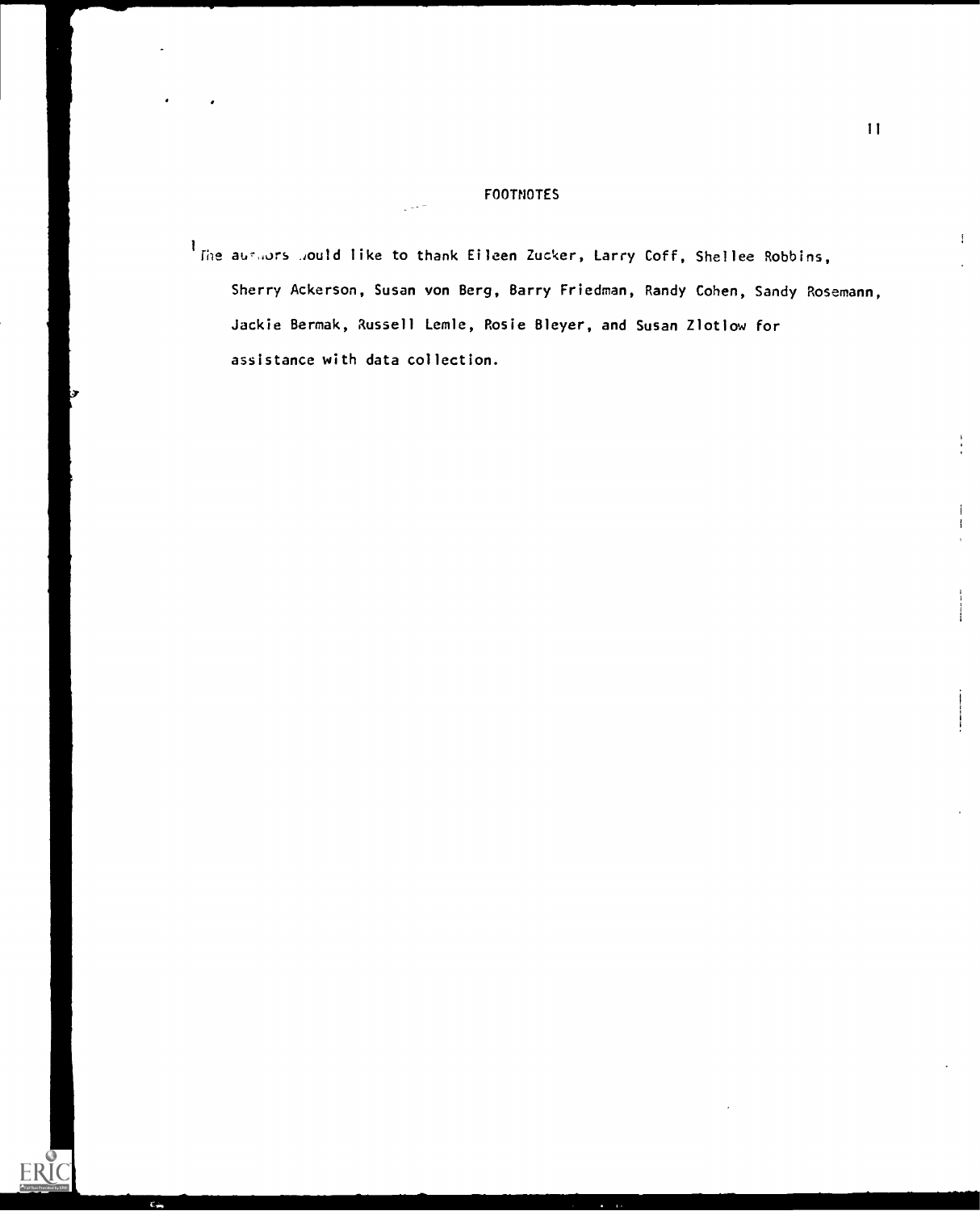## TABLE <sup>1</sup>

MEAN NUMBER OF SECONDS OF "FREE-CHOICE" TIME SPENT MORKING ON THE PUZZLES, WITH AN ANOVA SUMMARY FOR THE DATA.

|          | Female Subjects |              | Male Subjects |              |
|----------|-----------------|--------------|---------------|--------------|
|          | Female          | Male         | Female        | <i>Hale</i>  |
|          | Experimenter    | Experimenter | Experimenter  | Experimenter |
| Positive | 157.50          | 136.50       | 454.50        | 340.25       |
| Feedback | $n = 3$         | $n = 8$      | $n = 8$       | $n = 8$      |
| Control  | 205.75          | 354.88       | 239.75        | 275.25       |
|          | $n = 2$         | $n = 8$      | $n = 8$       | $n = 8$      |

| Source                 | d.f. | A.S.       | F                    |  |
|------------------------|------|------------|----------------------|--|
| A (Feedback)           |      | 172.4      | $\triangleleft$      |  |
| B (Experimenter Sex) 1 |      | 2,438.0    | $\triangleleft$      |  |
| C (Subject Sex)        |      | 207,133.9  | $5.714$ <sup>*</sup> |  |
| $\wedge$ <sub>3</sub>  | 1    | 102,319.9  | 2.822                |  |
| ЛC                     | 1    | 298,523.0  | $8.235***$           |  |
| CC.                    | 1    | 42,797.1   | 1.181                |  |
| ASC.                   | 1    | 412.3      | $\langle$            |  |
| Error                  | 56   | 36, 252.11 |                      |  |

\*p <.05  $\zeta$  . 01

 $\mathbf{I}$ 

 $\ddot{\cdot}$ 

 $\begin{array}{c} \mathbf{i} \\ \mathbf{i} \end{array}$ 

ERIC